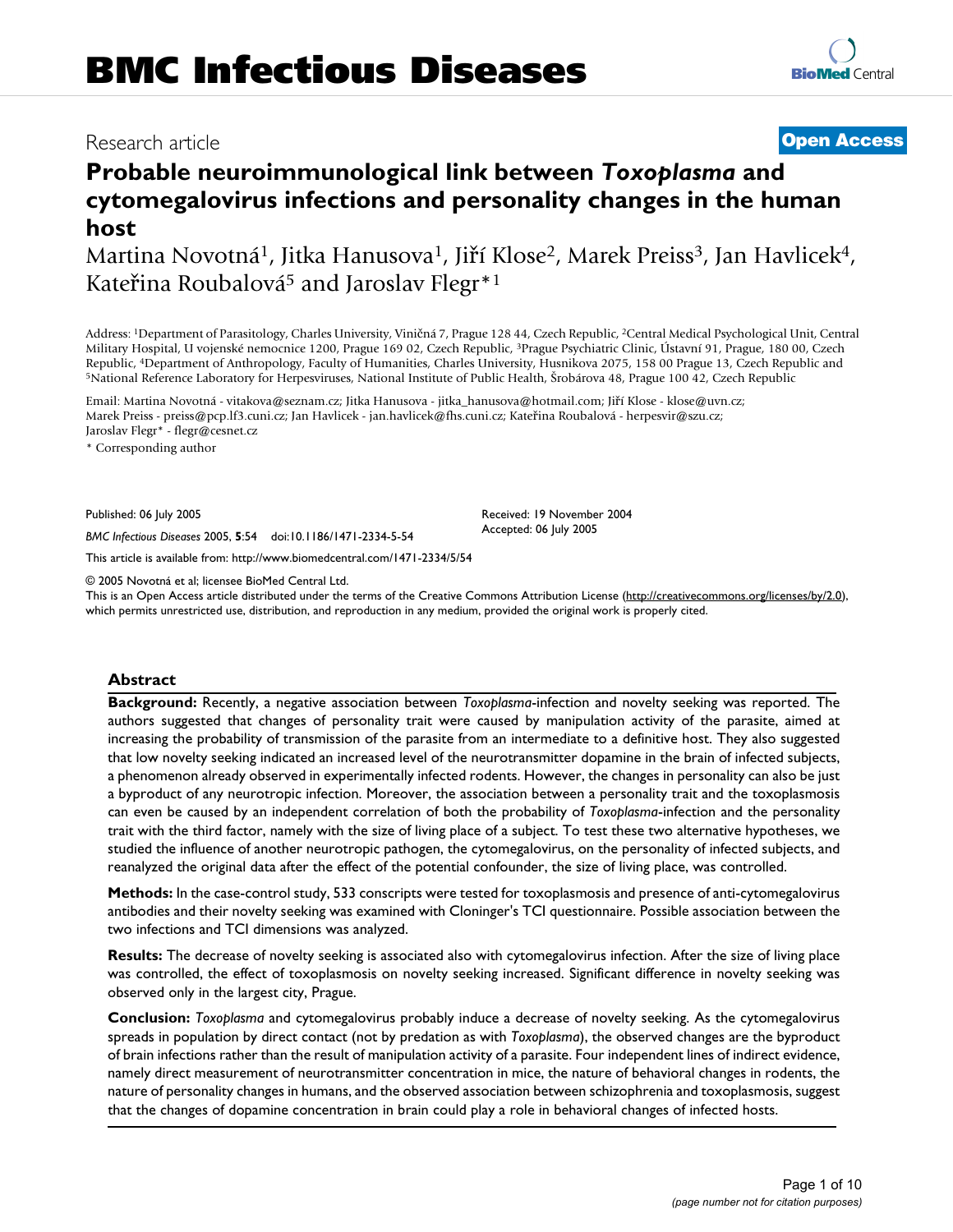#### **Background**

The protozoan parasite *Toxoplasma gondii* specifically influences the behavior of intermediate hosts. Infected mice have impaired motor performance [1], deficits in learning capacity and memory [2], higher activity levels both in novel and familiar environments [3-7], lower ability of discriminating between familiar and novel surroundings [3,4,8], and longer reaction times [9]. Infected rats have higher activity levels [10], lower neophobia [11], reduced learning capacity [2] and reduced specific predator avoidance [12]. Humans with latent toxoplasmosis have significantly deteriorated psychomotor performance (prolonged simple reaction times) in comparison with *Toxoplasma*-negative subjects [13] and are at higher risk of traffic accidents [14]. Subjects with latent toxoplasmosis are known to show specific changes in some personality dimensions as measured by the 16PF questionnaire [15- 17] and Cloninger's TCI (Temperament and Character Inventory) [18]. Recently, Flegr *et al*. [18] used changes in the TCI dimension novelty seeking for monitoring possible shifts in dopaminergic activity in the brain of infected subjects. Increase in dopamine levels in infected subjects was expected based on direct measurement of neurotransmitter levels in animals [19] and the reported positive correlation between schizophrenia and toxoplasmosis [20- 25] or risk factors [26-28]. Same authors expect that the background level of dopamine in the basal ganglia negatively correlates with the personality dimension novelty seeking as measured with Cloninger's TCI questionnaire [29-33]. Therefore, the authors of previous study interpreted lower novelty seeking in the subset of *Toxoplasma*infected subjects as an indirect indicator of increased dopamine levels in brain tissue. An important caveat of the published study was failure to adjust for size of place of residence. The risk of *Toxoplasma* infection in the Czech Republic is known to correlate negatively with size of place of residence [34]. Since several personality factors could also correlate with this variable, it is difficult to tell to what extent the negative correlation between novelty seeking and latent toxoplasmosis may be biased by the correlation between novelty seeking and size of place of residence and between size of place of residence and the risk of *Toxoplasma* infection. In this light, it would be of relevance to test the effect of another neurotropic pathogen with a different life cycle and transmission route on personality in infected humans. Human cytomegalovirus seems to be a suitable model for the study among the Czech population.

Both the human cytomegalovirus (CMV) and protozoon *Toxoplasma gondii* are extremely common human pathogens. Depending on hygiene standards and habits, socioeconomic parameters and population demographic structure, the prevalence rates of CMV and *Toxoplasma* in different countries vary between 40–100 % and 20–70 %,

respectively. CMV is transmitted by close contact between infected subjects, via blood or blood products, sexual intercourse, or parentally. On the other hand, *Toxoplasma* is transmitted either by consumption of raw or undercooked meat with tissue pseudocysts or by ingestion of food or water contaminated with cat feces containing oocysts of the parasite. Infection of pregnant woman with CMV or *Toxoplasma*, especially in the first trimester of pregnancy, frequently results in severe damage to the nervous system of the foetus or abortion [35,36]. Postnatally acquired infections in immunocompetent subjects are probably life-long but usually harmless and asymptomatic. However, the latent CMV or *Toxoplasma* infections can be activated in immunocompromised patients, e.g. those with AIDS, or immunosuppressed transplant recipients [37-39]. Here, the activation may lead to dissemination of virus or *Toxoplasma* to various tissues, including those of the nervous system [40], with possible fatal outcome due to viral or toxoplasmic encephalitis. In encephalitis patients with toxoplasmosis the lesions are mainly localized in the hemisphere gray matter, thalamus and basal ganglia [41] while in patients with CMV encephalitis they are found mainly in the periventricular areas, hemisphere gray matter, cerebellum and spinal cord [40].

The main aim of the present study was to test whether the negative association between infection and novelty seeking can also be found for another very common neurotrophic pathogen, human cytomegalovirus, which is not transmitted by predation but by direct host-host contact. Another aim of the study was to establish whether the psychological effect of latent toxoplasmosis was evident after adjustment for an important confounder, i.e. size of place of residence. For these purposes, 533 conscripts previously tested for latent toxoplasmosis and examined with Cloninger's TCI questionnaire were screened for anti-CMV antibodies. Possible association between the two infections and TCI dimensions was analyzed.

# **Methods**

#### *Subjects*

All personality testing was performed at the Central Military Hospital in Prague. Personality data were collected during regular psychological examinations of conscripts (men), aspirants to two military specializations, namely to those of military guards (guards) and military castle guards (presidential guards). All of the subjects were asked to voluntarily participate in the research project and to sign the informed consent form, if enrolled. About 80 % of the subjects consented to the use of their psychological test results for the research project purposes and provided 5 ml of blood for serological testing. The experimental subjects were recruited in two drafts in July 2000 and January 2001. Only those aged 19–21 were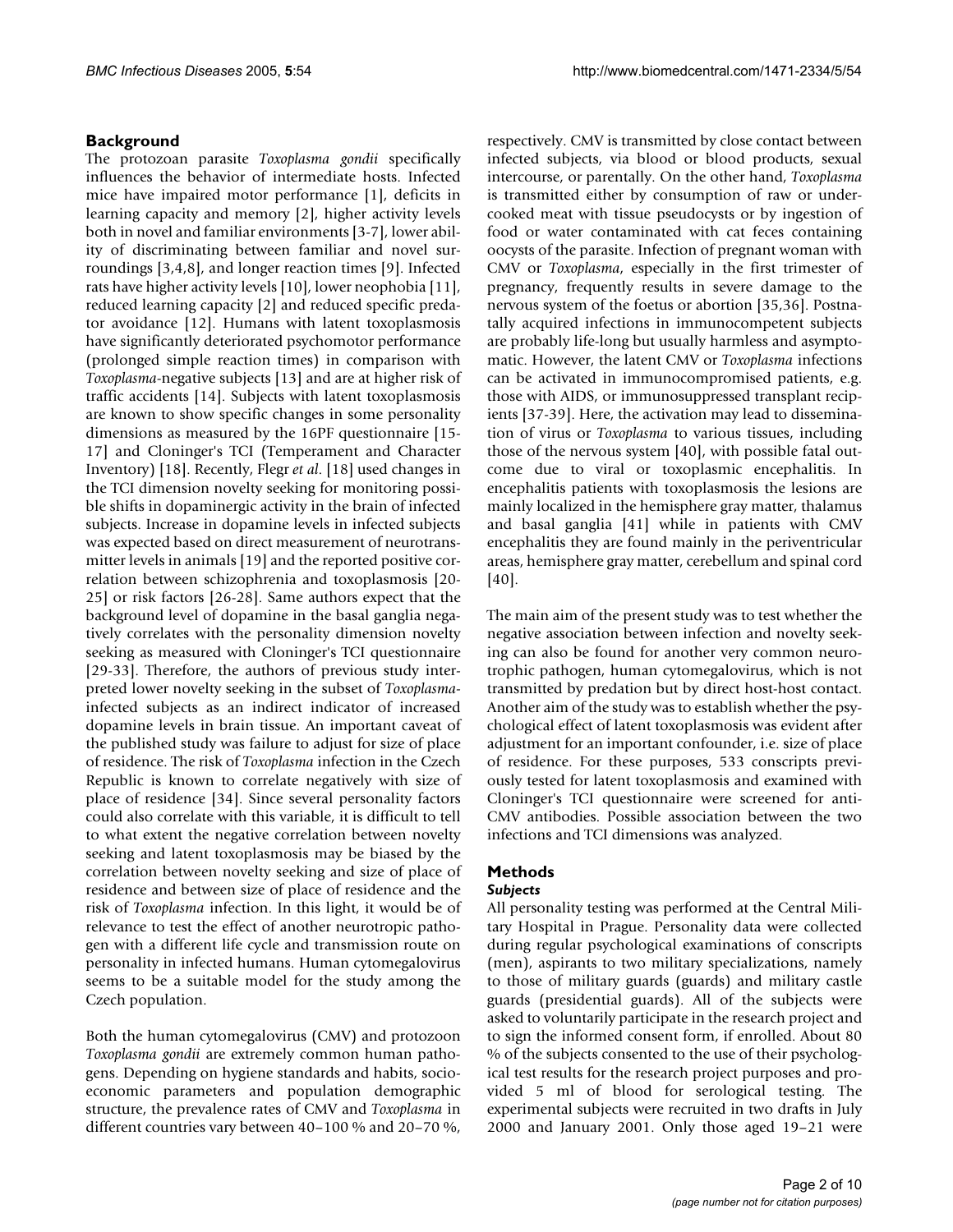enrolled. By this we not only obtained a more age-homogeneous experimental set of 533 men but also excluded potential outliers, i.e., those who had avoided regular compulsory military service for more than 3 years and also all four subjects that declared higher (university) education. Reliable information on the size of place of residence was available for 299 enrollees, divided into three categories: those living in villages and small cities (<10 thousand population), those living in large cities (10–100 thousand population) and those living in the Czech capital, Prague (1.2 million population). The results of all analyses were virtually the same if the study subjects were divided into four categories (<10 thousand, 10–50 thousand, 50-100 thousand, >100 thousand). Similar results were also obtained if the categorization was done on the basis of size of the place where the subject had spent his childhood instead of that of his current place of residence. The recruitment of subjects and the data handling was in accordance with current rules in Czech legislation.

#### *Personality tests*

Personality testing was performed with a computerized form of the TCI (Temperament and Character Inventory) [42] as translated by Kožený and Tisanská [43], with translation of two questions being modified and Cloninger's validation scale being substituted with Eysenck's Lie scale EP/R. The final questionnaire [44] contained 238 TCI items, including 12 Lie scale items. The subjects received written instructions to press the YES or NO key for particular items, depending on whether the sentence on the computer screen characterized or did not characterize their usual and most probable behavior or feelings in the given situations. The TCI questionnaire recognizes four dimensions of temperament, namely Harm avoidance (HA), Novelty seeking (NS), Reward Dependence (RD) and Persistence (PE), and three dimensions of character, i.e., Self-directedness (SD), Cooperativeness (C) and Self-transcendence (ST).

Testing of intelligence was performed with the Otis questionnaire [45]. The Otis test is a standard verbal intelligence test used by the Czech Army. It consists of 32 questions focused on understanding of the given relationships, linguistic sensitivity, and vocabulary skills. It requires definitions of the concepts as expressed by the closest descriptive characteristics, selection of concepts according to common characteristics of objects, choice of antitheses, rejection of disparate concepts and explanation of proverbs.

#### *Immunological tests for toxoplasmosis and CMV*

All serological tests were carried out in the National Reference Laboratory for toxoplasmosis and the National Reference Laboratory for herpes viruses of the National Institute of Public Health, Prague. Specific anti *Toxoplasma*

IgG and IgM antibody concentrations were determined by ELISA (IgG: SEVAC, Prague, IgM: TestLine, Brno), optimized for early detection of acute toxoplasmosis [46], and complement fixation test (CFT) (SEVAC, Prague) which is more sensitive and therefore more suitable for the detection of old *T. gondii* infections [47]. CFT titres of antibodies to *Toxoplasma* in sera were measured at dilutions between 1 : 8 and 1 : 1024. The subjects with negative results of IgM ELISA (positivity index<0.9) and CFT titres higher than 1 : 8 were considered latent-toxoplasmosis positive. Specific antiCMV IgG antibodies were measured by quantitative ELISA (ETI-CYTOK-G plus, DiaSorin). Antibody concentration was expressed in arbitrary units (AU). Individuals with AU < 40 were considered seronegative for CMV.

#### *Statistical analysis*

The Statistica ® v.6.0 was used for all statistical testing, i.e., for Log-linear analyses, ANOVA, ANCOVA, Kendall nonparametric test, and linear regression. The results of testing of ANCOVA assumptions, namely of the testing of normality of data distribution, normality of residuals and homogeneity of variances, were nonsignificant for all studied models.

#### **Results**

Five hundred thirty-three conscripts were tested for specific immunity against CMV and *Toxoplasma*. The prevalence rates of CMV and *Toxoplasma* infections were 50.5 % and 25.0 %, respectively. No statistical association was found between the two infections: CMV infection was detected in 48.9 % of *Toxoplasma*-infected and 51.0 % of *Toxoplasma*-free subjects. Log-linear analysis of the categorical factors *Toxoplasma* infection, CMV infection, education level and size of place of residence revealed just one significant interaction, namely the negative correlation between *Toxoplasma* infection and the size of place of residence. The difference between the models with and without this interaction was statistically significant ( $Chi^2 =$ 7.89,  $df = 2$ ,  $P = 0.019$ ). The results of two-way ANOVA with the factors *Toxoplasma* infection and CMV infection showed that both CMV infection  $(F<sub>1.529</sub> = 7.37, P = 0.007)$ and *Toxoplasma* infection ( $F_{1,529} = 6.32$ ,  $P = 0.012$ ) were associated with lower novelty seeking scores (Fig. 1). *Toxoplasma* infection was also associated with higher selftranscendence scores (14.9 vs. 13.8,  $F_{1,529} = 4.52$ ,  $P =$ 0.034). The results also showed a significant effect of the interaction between CMV and *Toxoplasma* infections on harm avoidance  $(F_{1,529} = 5.10, P = 0.024)$  (Fig. 2). Neither the effect of toxoplasmosis on self-transcendence nor the effect of the interaction between CMV and *Toxoplasma* infection on harm avoidance was significant after Bonferroni correction for twelve statistical tests ( $P = 0.408$  and  $P$ = 0.284, respectively).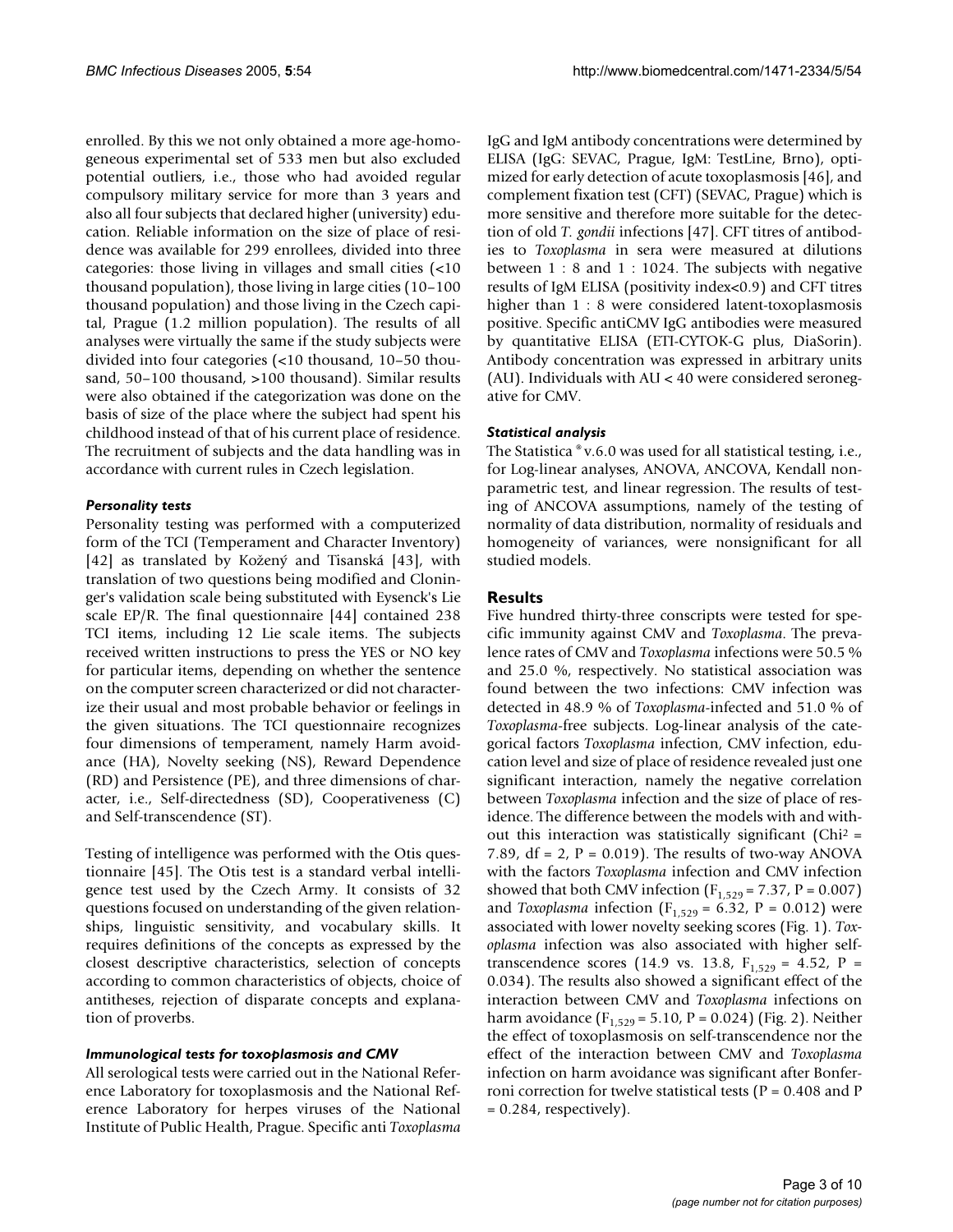



Previous studies suggested that several confounders such as the level of education, size of place of residence, intelligence and motivation of experimental subjects could bias the TCI dimensions. Therefore, we repeated the analyses with the independent factors CMV infection, *Toxoplasma* infection, military profession (the factor probably correlated with the motivation of subjects), size of place of residence and intelligence as measured using the OTIS test (continuous variable). The results of this ANCOVA test concerning the association between novelty seeking and the CMV infections were similar to those obtained with the ANOVA test but the results of ANCOVA and ANOVA for *Toxoplasma* infection differed. CMV infected subjects were lower in novelty seeking ( $F_{1,293}$  = 7.80, P = 0.006). The differences in novelty seeking and self-transcendence between *Toxoplasma*-infected and *Toxoplasma*free subjects fall below the formal level of statistical significance  $(F_{1,293} = 1.71, P = 0.19$  for NS and  $F_{1,293} = 3.84, P =$ 0.051 for ST). At the same time, the analysis showed highly significant effect of interaction toxoplasmosis-size of place of residence on novelty seeking  $(F_{2,293} = 6.81, P =$ 0.001). *Toxoplasma* infection had only small impact on novelty seeking in the subjects living in settlements with less than 10 000 population ( $F_{1,146} = 0.77$ ,  $P = 0.380$ ), being associated with non-significantly higher novelty

seeking scores in residents of the cities with 10–100 thousand population ( $F_{1,79} = 2.21$ ,  $P = 0.142$ ), and with low novelty seeking scores in Prague enrollees ( $F_{1,66}$  = 16.46, P = 0.0002) (Fig. [3](#page-5-0)). Similarly, association between CMV infection and novelty seeking was absent for inhabitants of villages and small cities ( $F_{1,146} = 0.59$ ,  $P = 0.451$ ), CMV infection being associated with lower novelty seeking scores for subjects living both in the cities with 10–100 thousand population and in Prague  $[(F_{1,79} = 7.75, P =$ 0.007),  $(F<sub>1,66</sub> = 5.66, P = 0.021)$ , respectively] (Fig. [4\)](#page-6-0). The strength of effect of interaction between CMV and *Toxoplasma* infections on harm avoidance increased after adjustment for confounders ( $F_{2,293}$  = 7.98, P = 0.005; P = 0.06 after Bonferroni correction).

If the infection induces a shift in the personality dimension, the amount of personality shift should correlate with the concentration of specific antibodies. Such an effect (significant in one-tailed tests) was observed for both the CFT titre of anti-*Toxoplasma* (Kendal Tau = -0.14, P = 0.015) and the concentration of anti- CMV antibodies  $(F<sub>1.229</sub> = 3.1, P = 0.079).$ 

Lower intelligence scores and education level in *Toxoplasma*-infected subjects as reported previously were not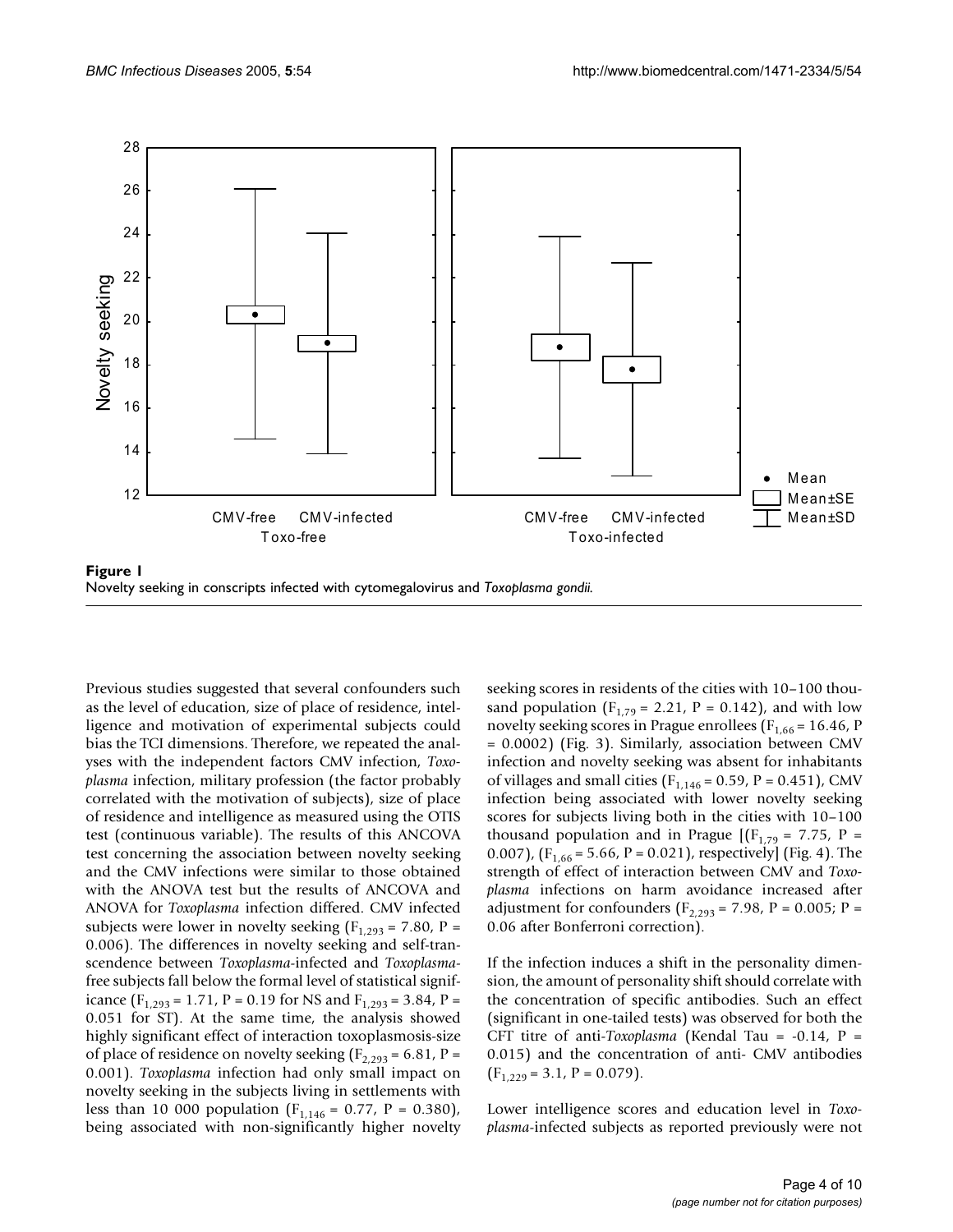

observed for either CMV infection or toxoplasmosis in the present study. In fact, slightly lower intelligence was recorded in CMV-free than CMV-infected subjects (96.3 vs. 97.8,  $F_{1,293} = 1.452$ , P = 0.229). The significant effect of *Toxoplasma* infection on intelligence also disappeared after adjustment for the confounder size of place of residence  $(F_{1,293} = 0.003, P = 0.959)$ .

### **Discussion**

Our results showed that CMV infected subjects had lower scores in the personality dimension novelty seeking than the CMV-free subjects. Novelty seeking in infected subjects negatively correlated with levels of anti-CMV antibodies. Negative correlation was also found between novelty seeking and *Toxoplasma*-infection in Prague, while in villages and smaller cities the correlation was not significant. The effect of both infections, although highly significant, was rather low, explaining about 2 % of total variability of the novelty seeking in our experimental set. The study also revealed several other significant effects CMV or *Toxoplasma* infections and their interaction on personality traits. While the effect of the infections on novelty seeking was *a priori* expected, other effects were revealed by an *ex post* analysis. Therefore, the results concerning the other effects have to be corrected for multiple statistical tests. After the Bonferroni's correction for multiple tests, no *ex post* revealed effect remained significant.

The lower values novelty seeking in the *Toxoplasma*-positive subjects suggest that infected men are on average more reflective, tend to require more detailed information when making an opinion and are not easily distracted. They are also more reserved, slow, controlled; they do not waste their energy and feelings. They tend to be organized, methodical, and prefer activities with strict rules and regulations. The association between latent toxoplasmosis and low novelty seeking scores has already been reported [18]. The present study showed that the relation between toxoplasmosis and novelty seeking was not caused by parallel correlations between the risk of *Toxoplasma* infection and size of place of residence and between size of place of residence and novelty seeking scores. Surprisingly, toxoplasmosis and CMV infections were associated with considerably lower novelty seeking scores only in large cities. There were no significant differences in novelty seeking between infected and pathogens-free subjects in settlements with fewer than 10 thousand population (CMV) or fewer than 100 thousand population (*Toxoplasma*). At present we have no explanation for this phenomenon.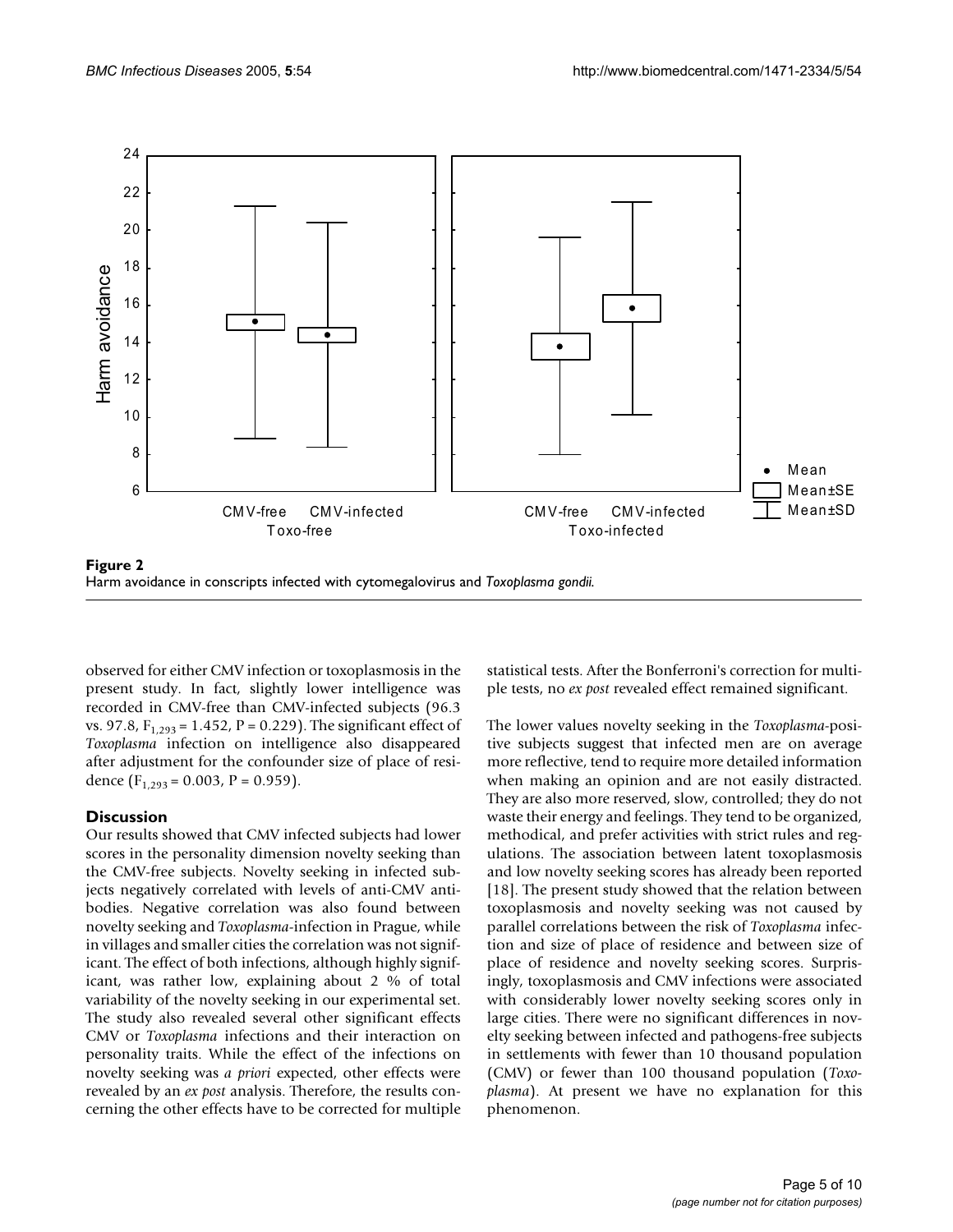<span id="page-5-0"></span>

**Effects of toxoplasmosis and size of place of residence on the TCI dimension novelty seeking.** Villages of <10 000

A previous study performed on a larger set of experimental subjects revealed that *Toxoplasma*-infected subjects scored lower in verbal intelligence as measured with the Otis test and showed lower probability of achieving secondary education than *Toxoplasma*-free subjects [18]. It was demonstrated in several countries including the Czech Republic [34] that prevalence of toxoplasmosis is higher in villages and small cities than in larger cities. At the same time, the probability of achieving higher education and possibly also higher verbal intelligence could positively correlate with the size of place of residence. Therefore, the observed effects of toxoplasmosis can in fact reflect a parallel influence of size of place of residence (and corresponding life style) on a) the risk of acquiring *Toxoplasma* infection and b) probability of achieving secondary education and higher verbal intelligence. This model was strongly supported by the results of the present study. All associations between *Toxoplasma* infection and education level or intelligence disappeared after adjustment for the effect of place of residence. It is also noteworthy that CMV infection, which shows a similar prevalence rates in villages and small and large cities, has no association with education level or intelligence.

Neither the psychopathological antecedents nor the preinfection personality data of the subjects were available for our analysis. Based on a case-control study, it is not possible to tell whether there is a causal relation between two statistically associated factors (e.g. infection and lower novelty seeking scores) and/or to determine the direction of such a relation. Theoretically, the infection could induce personality changes, personality factors may have influenced the risk of infection and possibly a third factor, such as the socioeconomic status, may have played a role in both personality dimensions and the risk of infection. In our view, however, the most parsimonious explanation is that the infection, more precisely the presence of pathogens in the brain of infected subjects, induces changes in neurotransmitter levels, causing in turn changes in TCI personality dimensions. This hypothesis is based on several lines of indirect evidence:

a) Two different neurotropic pathogens with quite different life cycles and transmission routes are associated with the same psychological effect. This makes the existence of a third factor responsible for both lower novelty seeking scores and higher risk of infection rather unlikely.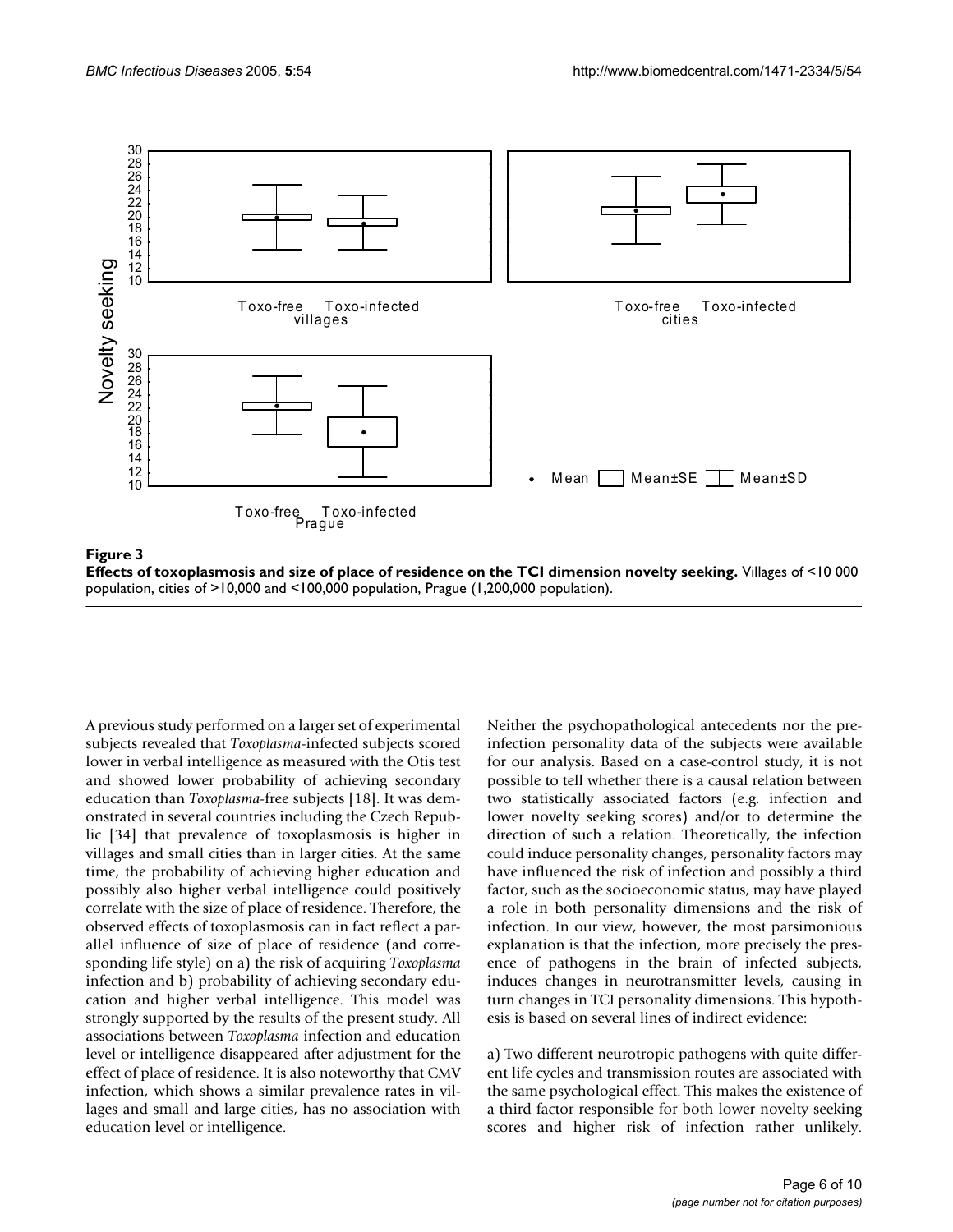<span id="page-6-0"></span>

**Effects of CMV infection and size of place of residence on the TCI dimension novelty seeking.** Villages of <10 000

Moreover, the existence of such a factor would cause a statistical association between *Toxoplasma* and CMV infections. However, CMV infection was detected with equal frequency among *Toxoplasma*-free and *Toxoplasma*-infected subjects.

b) The existence of correlation between novelty seeking scores and levels of specific antibodies (significant in onetailed tests) was observed for both *Toxoplasma* and CMV. Such a correlation between the intensity of personality change and specific immunity could hardly be found if novelty seeking would influence the risk of infection or if an unknown factor would independently influence both novelty seeking and the risk of infection.

c) A decrease in neophilia in naturally neophilic mice and a decrease of neophobia of naturally neophobic rats, probably caused by lower ability of discriminating between familiar and novel surroundings, was also observed in animals experimentally infected with *Toxoplasma* [3,4,8], and a related behavioral effect (the apomorphine-mediated decrease of prepulse inhibition) was observed in rats infected with CMV [48]. Therefore, the direction of the causal relation between novelty seekingrelated behavioral changes and *Toxoplasma*/CMV infections has already been experimentally established in rodents.

d) Lower novelty seeking scores are claimed by several authors [29-33] to correlate with the background level of dopamine in the basal ganglia. The increased level of dopamine was indeed observed in mice experimentally infected both with *Toxoplasma* [19] and CMV [49].

The specific neurological mechanism underlying the association between the infections and novelty seeking was not the subject of the present study. The available results of neuroimmunological studies, however, suggest that several cytokines engaged in inflammation processes, like interleukins 1, 2 and 6, directly influence the level and turnover of many neuromodulators, including dopamine [50-53]. An extremely low concentration of interleukin 2 (IL-2) is able to potentiate dopamine release evoked by number of different stimuli, including K+ depolarization in mesencephalic cell cultures [54] and striatal slices [55]. Injections of IL-2 into the rat striatum have been shown to induce turning behaviors in rats that are typical of perturbation of the dopaminergic system [56] and subcutaneously administered IL-2 significantly increases locomotor activity of mice in the elevated plus-maze test [55]. Serious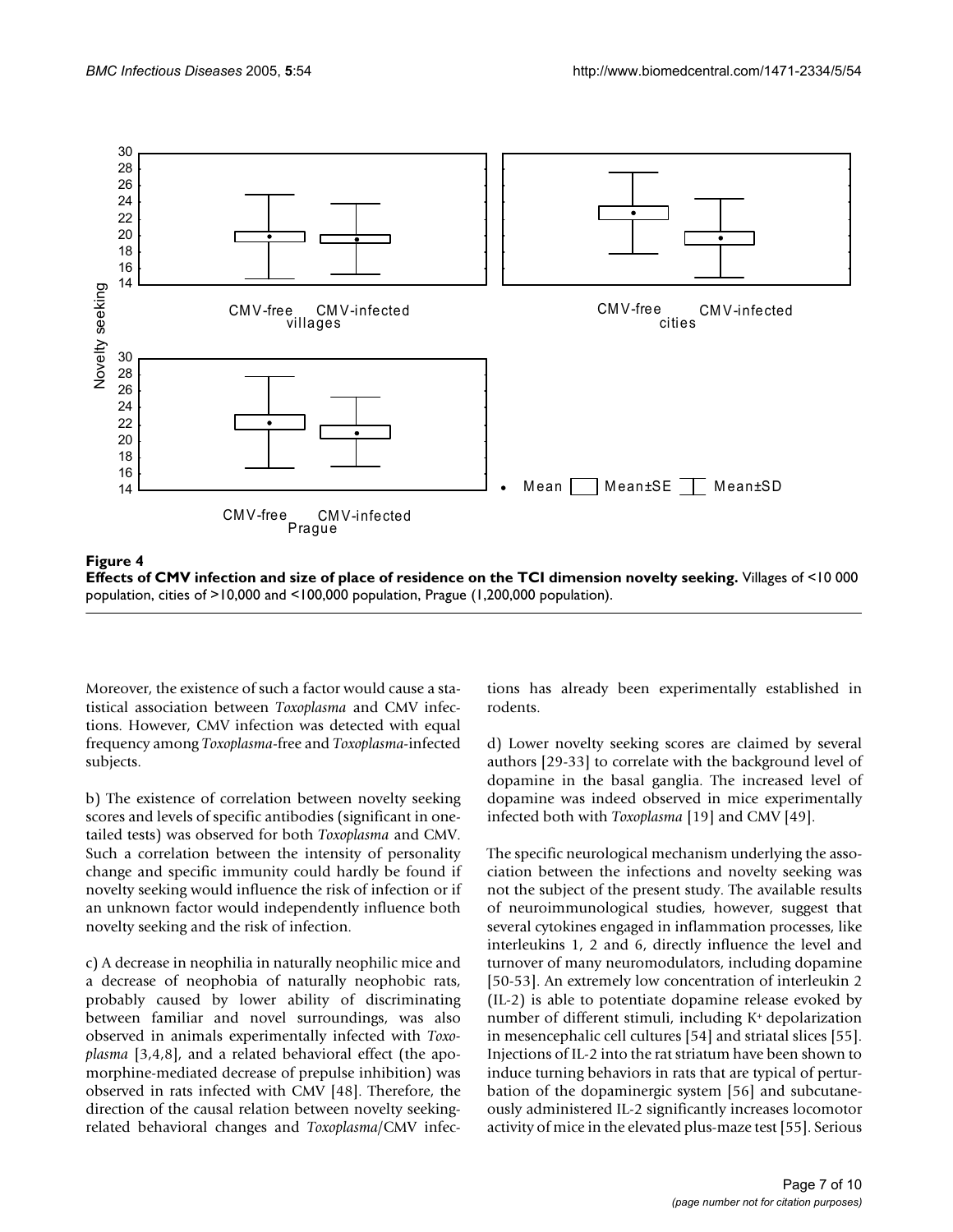neuropsychiatric side effects demanding acute intervention regularly occur in oncological patients treated with IL-2 and lymphokine-activated killer cells [55,57,58]. Dormant forms of *Toxoplasma* and CMV persist in the brain of infected individuals for many years. The activation of acute disease in immunocompromised patients and immunohistochemical data obtained on mice [59] suggest that under normal conditions both diseases are kept in latent form by the host immune system. Local immune processes in the brain of subjects with latent infections are probably accompanied by local disturbances in particular cytokine levels [60-64]. This can influence the background level of neuromodulators and secondarily some of the personality dimensions.

It has been reported repeatedly that both toxoplasmosis and contact with cat, the definitive host of *Toxoplasma gondii*, are associated with higher risk of schizophrenia [20- 28]. Similarly, schizophrenia was reported to correlate with CMV infection [65]. The background level of dopamine is supposed to play an important role in etiology of schizophrenia [66-68] and autoimmune-like effects on the dopamine system have been proposed as a possible mechanism involved in the pathogenesis of schizophrenia and Parkinson's disease [69]. Clinical investigations have detected increased levels of IL-2 in the CSF of schizophrenic patients manifesting symptoms of psychosis [70,71]. It can be speculated that the local inflammation-induced increase in dopamine in the brain of infected subjects can be in fact the missing link between schizophrenia and *Toxoplasma* or CMV infection.

#### **Conclusion**

*Toxoplasma* and cytomegalovirus probably induce a decrease of novelty seeking of infected subjects. As the cytomegalovirus spreads in population by direct contact (not by predation as with *Toxoplasma*), the observed changes are the byproduct of brain infections rather than the result of manipulation activity of a parasite. Four independent lines of indirect evidence, namely direct measurement of neurotransmitter concentration in mice, the nature of behavioral changes in rodents, the nature of personality changes in humans, and the observed association between schizophrenia and toxoplasmosis, suggest that the changes of dopamine concentration in brain tissue could play a role in behavioral changes of infected hosts.

#### **Competing interests**

The author(s) declare that they have no competing interests.

#### **Authors' contributions**

MN and JF designated the study, wrote the manuscript and participated in analyses. JH, JK, JH and MP collected the data, participated in analyses and in manuscript writing. KR did serological analyses. All authors read and approved the final manuscript.

#### **Acknowledgements**

This research was supported by The Stanley Medical Research Institute (grant 01–021), GACR -406/04/0097 and by the Czech Ministry of Education (grant 0021620828).

#### **References**

- 1. Hutchison WM, Aitken PP, Wells BWP: **[Chronic Toxoplasma](http://www.ncbi.nlm.nih.gov/entrez/query.fcgi?cmd=Retrieve&db=PubMed&dopt=Abstract&list_uids=7469564) [infections and motor performance in the mouse.](http://www.ncbi.nlm.nih.gov/entrez/query.fcgi?cmd=Retrieve&db=PubMed&dopt=Abstract&list_uids=7469564)** *Ann Trop Med Parasitol* 1980, **74:**505-510.
- 2. Witting PA: **[Learning capacity and memory of normal and](http://www.ncbi.nlm.nih.gov/entrez/query.fcgi?cmd=Retrieve&db=PubMed&dopt=Abstract&list_uids=543216) [Toxoplasma-infected laboratory rats and mice.](http://www.ncbi.nlm.nih.gov/entrez/query.fcgi?cmd=Retrieve&db=PubMed&dopt=Abstract&list_uids=543216)** *Z Parasitenkd* 1979, **61:**29-51.
- 3. Hutchison WM, Aitken PP, Wells BWP: **[Chronic Toxoplasma](http://www.ncbi.nlm.nih.gov/entrez/query.fcgi?cmd=Retrieve&db=PubMed&dopt=Abstract&list_uids=7436599) [infection and familiarity-novelty discrimination in the](http://www.ncbi.nlm.nih.gov/entrez/query.fcgi?cmd=Retrieve&db=PubMed&dopt=Abstract&list_uids=7436599) [mouse.](http://www.ncbi.nlm.nih.gov/entrez/query.fcgi?cmd=Retrieve&db=PubMed&dopt=Abstract&list_uids=7436599)** *Ann Trop Med Parasitol* 1980, **74:**145-150.
- 4. Hay J, Hutchison WM, Aitken PP, Graham DI: **[The effect of con](http://www.ncbi.nlm.nih.gov/entrez/query.fcgi?cmd=Retrieve&db=PubMed&dopt=Abstract&list_uids=6660954)[genital and adult-acquired Toxoplasma infections on activity](http://www.ncbi.nlm.nih.gov/entrez/query.fcgi?cmd=Retrieve&db=PubMed&dopt=Abstract&list_uids=6660954) [and responsiveness to novel stimulation in mice.](http://www.ncbi.nlm.nih.gov/entrez/query.fcgi?cmd=Retrieve&db=PubMed&dopt=Abstract&list_uids=6660954)** *Ann Trop Med Parasitol* 1983, **77:**483-495.
- 5. Hay J, Aitken PP, Hair DM, Hutchison WM, Graham DI: **[The effect](http://www.ncbi.nlm.nih.gov/entrez/query.fcgi?cmd=Retrieve&db=PubMed&dopt=Abstract&list_uids=6532331) [of congenital Toxoplasma infection on mouse activity and](http://www.ncbi.nlm.nih.gov/entrez/query.fcgi?cmd=Retrieve&db=PubMed&dopt=Abstract&list_uids=6532331) relative preference for exposed areas over a series of trials.** *Ann Trop Med Parasitol* 1984, **78:**611-618.
- 6. Hay J, Aitken PP, Arnott MA: **[The influence of Toxoplasma infec](http://www.ncbi.nlm.nih.gov/entrez/query.fcgi?cmd=Retrieve&db=PubMed&dopt=Abstract&list_uids=4040684)[tion on the spontaneous running activity of mice.](http://www.ncbi.nlm.nih.gov/entrez/query.fcgi?cmd=Retrieve&db=PubMed&dopt=Abstract&list_uids=4040684)** *Z Parasitenkd* 1985, **71:**459-462.
- 7. Hay J, Hutchison WM, Aitken PP: **[Congenital Toxoplasma infec](http://www.ncbi.nlm.nih.gov/entrez/query.fcgi?cmd=Retrieve&db=PubMed&dopt=Abstract&list_uids=6639188)[tion and response to novelty in mice.](http://www.ncbi.nlm.nih.gov/entrez/query.fcgi?cmd=Retrieve&db=PubMed&dopt=Abstract&list_uids=6639188)** *Ann Trop Med Parasitol* 1983, **77:**437-439.
- 8. Hay J, Aitken PP, Graham DI: **[Toxoplasma infection and](http://www.ncbi.nlm.nih.gov/entrez/query.fcgi?cmd=Retrieve&db=PubMed&dopt=Abstract&list_uids=6506841) [response to novelty in mice.](http://www.ncbi.nlm.nih.gov/entrez/query.fcgi?cmd=Retrieve&db=PubMed&dopt=Abstract&list_uids=6506841)** *Z Parasitenkd* 1984, **70:**575-588.
- 9. Hrda S, Votypka J, Kodym P, Flegr J: **[Transient nature of Toxo](http://www.ncbi.nlm.nih.gov/entrez/query.fcgi?cmd=Retrieve&db=PubMed&dopt=Abstract&list_uids=10958436)[plasma gondii-induced behavioral changes in mice.](http://www.ncbi.nlm.nih.gov/entrez/query.fcgi?cmd=Retrieve&db=PubMed&dopt=Abstract&list_uids=10958436)** *J Parasitol* 2000, **86:**657-663.
- 10. Webster JP: **[The effect of Toxoplasma gondii and other para](http://www.ncbi.nlm.nih.gov/entrez/query.fcgi?cmd=Retrieve&db=PubMed&dopt=Abstract&list_uids=7831094)[sites on activity levels in wild and hybrid Rattus norvegicus.](http://www.ncbi.nlm.nih.gov/entrez/query.fcgi?cmd=Retrieve&db=PubMed&dopt=Abstract&list_uids=7831094)** *Parasitology* 1994, **109:**583-589.
- 11. Webster JP, Brunton CFA, Macdonald DW: **[Effect of Toxoplasma](http://www.ncbi.nlm.nih.gov/entrez/query.fcgi?cmd=Retrieve&db=PubMed&dopt=Abstract&list_uids=8058367) [gondii upon neophobic behaviour in wild brown rats, Rattus](http://www.ncbi.nlm.nih.gov/entrez/query.fcgi?cmd=Retrieve&db=PubMed&dopt=Abstract&list_uids=8058367) [norvegicus.](http://www.ncbi.nlm.nih.gov/entrez/query.fcgi?cmd=Retrieve&db=PubMed&dopt=Abstract&list_uids=8058367)** *Parasitology* 1994, **109:**37-43.
- 12. Berdoy M, Webster JP, Macdonald DW: **[Fatal attraction in rats](http://www.ncbi.nlm.nih.gov/entrez/query.fcgi?cmd=Retrieve&db=PubMed&dopt=Abstract&list_uids=11007336) [infected with Toxoplasma gondii.](http://www.ncbi.nlm.nih.gov/entrez/query.fcgi?cmd=Retrieve&db=PubMed&dopt=Abstract&list_uids=11007336)** *Proc Biol Sci* 2000, **267:**1591-1594.
- 13. Havlicek J, Gasova Z, Smith AP, Zvara K, Flegr J: [Decrease of psy](http://www.ncbi.nlm.nih.gov/entrez/query.fcgi?cmd=Retrieve&db=PubMed&dopt=Abstract&list_uids=11393824)**[chomotor performance in subjects with latent 'asympto](http://www.ncbi.nlm.nih.gov/entrez/query.fcgi?cmd=Retrieve&db=PubMed&dopt=Abstract&list_uids=11393824)[matic' toxoplasmosis.](http://www.ncbi.nlm.nih.gov/entrez/query.fcgi?cmd=Retrieve&db=PubMed&dopt=Abstract&list_uids=11393824)** *Parasitology* 2001, **122:**515-520.
- 14. Flegr J, Havlicek J, Kodym P, Maly M, Smahel Z: **Increased risk of traffic accidents in subjects with latent toxoplasmosis: a retrospective case-controlstudy.** *BMC Infect Dis* 2002, **2:**art-11.
- 15. Flegr J, Hrdy I: **[Influence of chronic toxoplasmosis on some](http://www.ncbi.nlm.nih.gov/entrez/query.fcgi?cmd=Retrieve&db=PubMed&dopt=Abstract&list_uids=7927062) [human personality factors.](http://www.ncbi.nlm.nih.gov/entrez/query.fcgi?cmd=Retrieve&db=PubMed&dopt=Abstract&list_uids=7927062)** *Folia Parasitol* 1994, **41:**122-126.
- 16. Flegr J, Zitkova S, Kodym P, Frynta D: **[Induction of changes in](http://www.ncbi.nlm.nih.gov/entrez/query.fcgi?cmd=Retrieve&db=PubMed&dopt=Abstract&list_uids=8710414) [human behaviour by the parasitic protozoan Toxoplasma](http://www.ncbi.nlm.nih.gov/entrez/query.fcgi?cmd=Retrieve&db=PubMed&dopt=Abstract&list_uids=8710414) [gondii.](http://www.ncbi.nlm.nih.gov/entrez/query.fcgi?cmd=Retrieve&db=PubMed&dopt=Abstract&list_uids=8710414)** *Parasitology* 1996, **113:**49-54.
- 17. Flegr J, Kodym P, Tolarova V: **[Correlation of duration of latent](http://www.ncbi.nlm.nih.gov/entrez/query.fcgi?cmd=Retrieve&db=PubMed&dopt=Abstract&list_uids=10876065) [Toxoplasma gondii infection with personality changes in](http://www.ncbi.nlm.nih.gov/entrez/query.fcgi?cmd=Retrieve&db=PubMed&dopt=Abstract&list_uids=10876065) [women.](http://www.ncbi.nlm.nih.gov/entrez/query.fcgi?cmd=Retrieve&db=PubMed&dopt=Abstract&list_uids=10876065)** *Biol Psychol* 2000, **53:**57-68.
- 18. Flegr J, Preiss M, Klose J, Havlicek J, Vitakova M, Kodym P: **[Decreased level of psychobiological factor novelty seeking](http://www.ncbi.nlm.nih.gov/entrez/query.fcgi?cmd=Retrieve&db=PubMed&dopt=Abstract&list_uids=12853170) and lower intelligence in men latently infected with the protozoan parasite Toxoplasma gondii Dopamine, a missing link [between schizophrenia and toxoplasmosis?](http://www.ncbi.nlm.nih.gov/entrez/query.fcgi?cmd=Retrieve&db=PubMed&dopt=Abstract&list_uids=12853170)** *Biol Psychol* 2003, **63:**253-268.
- 19. Stibbs HH: **[Changes in brain concentrations of catecho](http://www.ncbi.nlm.nih.gov/entrez/query.fcgi?cmd=Retrieve&db=PubMed&dopt=Abstract&list_uids=2420295)[lamines and indoleamines in Toxoplasma gondii infected](http://www.ncbi.nlm.nih.gov/entrez/query.fcgi?cmd=Retrieve&db=PubMed&dopt=Abstract&list_uids=2420295) [mice.](http://www.ncbi.nlm.nih.gov/entrez/query.fcgi?cmd=Retrieve&db=PubMed&dopt=Abstract&list_uids=2420295)** *Ann Trop Med Parasitol* 1985, **79:**153-157.
- 20. Minto A, Roberts FJ: **[The psychiatric complications of](http://www.ncbi.nlm.nih.gov/entrez/query.fcgi?cmd=Retrieve&db=PubMed&dopt=Abstract&list_uids=13666004) [toxoplasmosis.](http://www.ncbi.nlm.nih.gov/entrez/query.fcgi?cmd=Retrieve&db=PubMed&dopt=Abstract&list_uids=13666004)** *Lancet* 1959:1180-1182.
- 21. Robertson JS: **[Toxoplasma skin- and dye-test surveys of](http://www.ncbi.nlm.nih.gov/entrez/query.fcgi?cmd=Retrieve&db=PubMed&dopt=Abstract&list_uids=14271931) [severely subnormal patients in Lincolnshire.](http://www.ncbi.nlm.nih.gov/entrez/query.fcgi?cmd=Retrieve&db=PubMed&dopt=Abstract&list_uids=14271931)** *J Hyg Camb* 1965, **63:**89-98.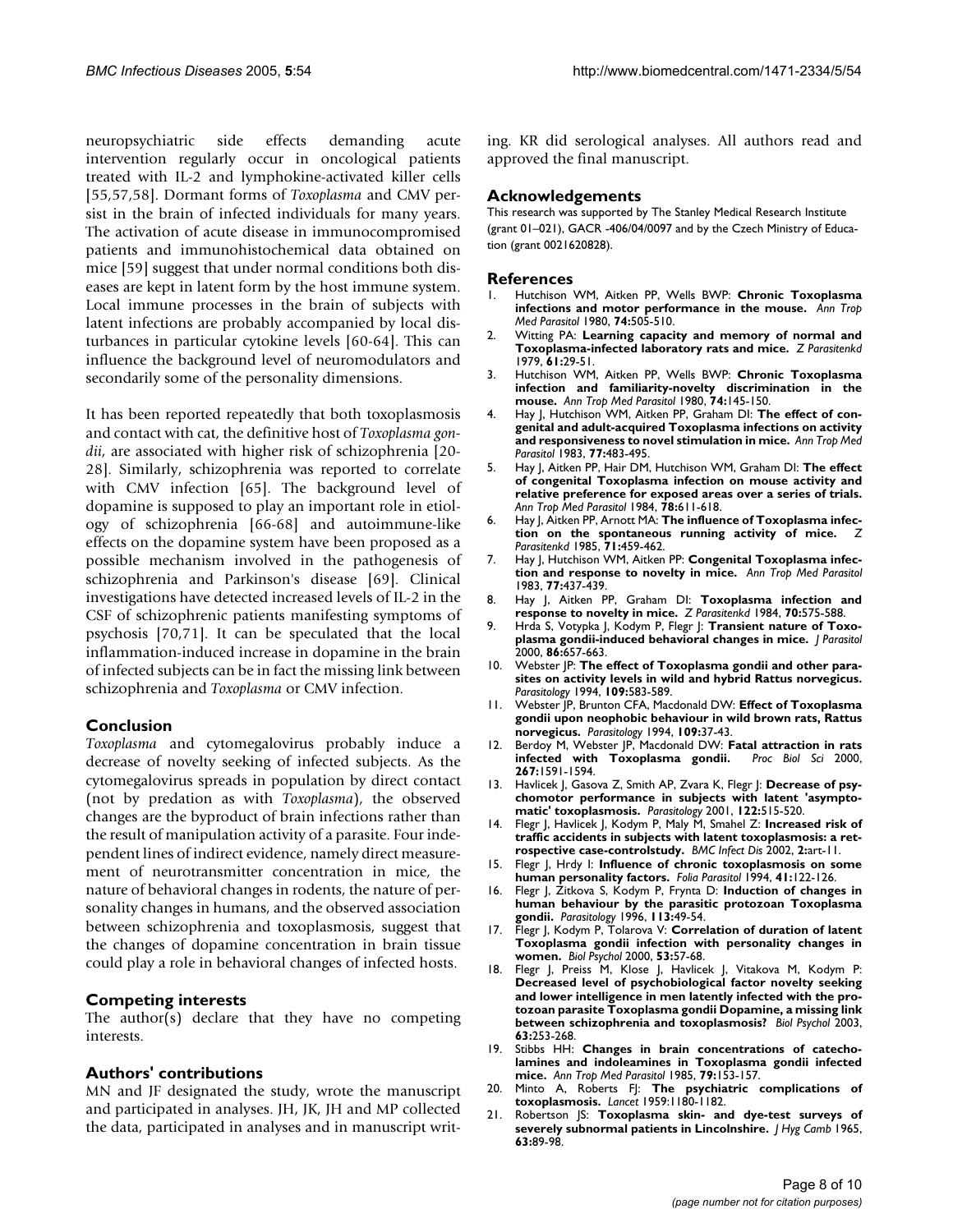- 22. Kramer W: **Frontiers of neurological diagnosis in acquired toxoplasmosis.** *Psych Neurol Neurochir* 1966, **69:**43-64.
- 23. Ladee GA, Scholten JM, Meyes FEP: **Diagnostic problems in psychiatry with regard to acquired toxoplasmosis.** *Psych Neurol Neurochir* 1966, **69:**65-82.
- 24. Yolken RH, Bachmann S, Ruslanova I: **Antibodies to Toxoplasma gondii in individuals with first- episode schizophrenia.** *Clin Infect Dis* 2001, **32:**1247-1247.
- 25. Torrey EF, Yolken RH: **[Toxoplasma gondii and schizophrenia.](http://www.ncbi.nlm.nih.gov/entrez/query.fcgi?cmd=Retrieve&db=PubMed&dopt=Abstract&list_uids=14725265)** *Emerg Infect Dis* 2003, **9:**1375-1380.
- 26. Torrey EF, Yolken RH: **Could schizophrenia be a viral zoonosis transmitted from house cats.** *Schizophrenia Bull* 1995, **21:**167-171.
- 27. Torrey EF, Rawlings R, Yolken RH: **The antecedents of psychoses: a case-control study of selected risk factors.** *Schizoph Res* 2000, **46:**17-23.
- 28. Torrey EF, Yolken RH: **The schizophrenia-rheumatoid arthritis connection: Infectious, immune, or both?** *Brain Beh Immun* 2002, **15:**401-410.
- 29. Cloninger CR: **The genetics and psychobiology of the sevenfactor model of personality.** In *Biology of personality disorders* Edited by: Silk KR. Washington,DC, American Psychiatric Press, Inc.; 1998:63-92.
- 30. Wiesbeck GA, Mauerer C, Thome J, Jakob F, Boening J: **[Neuroendo](http://www.ncbi.nlm.nih.gov/entrez/query.fcgi?cmd=Retrieve&db=PubMed&dopt=Abstract&list_uids=8848521)[crine support for a relationship between "novelty seeking"](http://www.ncbi.nlm.nih.gov/entrez/query.fcgi?cmd=Retrieve&db=PubMed&dopt=Abstract&list_uids=8848521) [and dopaminergic function in alcohol-dependent men.](http://www.ncbi.nlm.nih.gov/entrez/query.fcgi?cmd=Retrieve&db=PubMed&dopt=Abstract&list_uids=8848521)** *Psychoneuroendocrinology* 1995, **20:**755-761.
- 31. Ruegg RG, Gilmore J, Ekstrom RD, Corrigan M, Knight B, Tancer M, Leatherman ME, Carson SW, Golden RN: **[Clomipramine chal](http://www.ncbi.nlm.nih.gov/entrez/query.fcgi?cmd=Retrieve&db=PubMed&dopt=Abstract&list_uids=9426882)[lenge responses covary with Tridimensional Personality](http://www.ncbi.nlm.nih.gov/entrez/query.fcgi?cmd=Retrieve&db=PubMed&dopt=Abstract&list_uids=9426882) [Questionnaire scores in healthy subjects.](http://www.ncbi.nlm.nih.gov/entrez/query.fcgi?cmd=Retrieve&db=PubMed&dopt=Abstract&list_uids=9426882)** *Biol Psychiatry* 1997, **42:**1123-1129.
- 32. Gerra G, Zaimovic A, Timpano M, Zambelli U, Begarani M, Marzocchi GF, Ferri M, Delsignore R, Brambilla F: **[Neuroendocrine corre](http://www.ncbi.nlm.nih.gov/entrez/query.fcgi?cmd=Retrieve&db=PubMed&dopt=Abstract&list_uids=11147231)[lates of temperament traits in abstinent opiate addicts.](http://www.ncbi.nlm.nih.gov/entrez/query.fcgi?cmd=Retrieve&db=PubMed&dopt=Abstract&list_uids=11147231)** *Journal of Substance Abuse* 2000, **11:**337-354.
- 33. Hansenne M, Pinto E, Pitchot W, Reggers J, Scantamburlo G, Moor M, Ansseau M: **Further evidence on the relationship between dopamine and novelty seeking: a neuroendocrine study.** *Person Indiv Differ* 2002, **33:**967-977.
- 34. Kodym P, Malý M, Svandová E, Lekatková H, Badoutová M, Vlková J, Benes C, Zástera M: **Toxoplasma in the Czech Republic 1923- 1999: first case to widespread outbreak.** *Int J Parasitol* 2000, **30:**11-18.
- 35. Britt WJ: **Human cytomegalovirus overview: The virus and its pathogenic mechanisms.** *Baillieres Clin Infect Dis* 1996, **3:**307-325.
- 36. Jones J, Lopez A, Wilson M: **[Congenital toxoplasmosis.](http://www.ncbi.nlm.nih.gov/entrez/query.fcgi?cmd=Retrieve&db=PubMed&dopt=Abstract&list_uids=12776962)** *Am Fam Phys* 2003, **67:**2131-2138.
- 37. Arribas JR, Storch GA, Clifford DB, Tselis AC: **[Cytomegalovirus](http://www.ncbi.nlm.nih.gov/entrez/query.fcgi?cmd=Retrieve&db=PubMed&dopt=Abstract&list_uids=8815757) [encephalitis.](http://www.ncbi.nlm.nih.gov/entrez/query.fcgi?cmd=Retrieve&db=PubMed&dopt=Abstract&list_uids=8815757)** *Ann Intern Med* 1996, **125:**577-587.
- 38. Israelski DM, Chmiel JS, Poggensee L, Phair JP, Remington JS: **Prevalence of Toxoplasma infection in a cohort of homosexual men at risk of AIDS and toxoplasmic encephalitis.** *J Acquired Immune Defic Syndr* 1993, **6:**414-418.
- 39. Da Cunha S, Ferreira E, Ramos I, Martins R, De FL, Borges JL, Corte-Real R, Mota A, Melico-Silvestre A, Furtado AL: **[Cerebral toxoplas](http://www.ncbi.nlm.nih.gov/entrez/query.fcgi?cmd=Retrieve&db=PubMed&dopt=Abstract&list_uids=7653283)[mosis after renal transplantation. Case report and review.](http://www.ncbi.nlm.nih.gov/entrez/query.fcgi?cmd=Retrieve&db=PubMed&dopt=Abstract&list_uids=7653283)** *Acta Med Port* 1994, **7:**S61-S66.
- 40. Cinque P, Marenzi R, Ceresa D: **[Cytomegalovirus infections of](http://www.ncbi.nlm.nih.gov/entrez/query.fcgi?cmd=Retrieve&db=PubMed&dopt=Abstract&list_uids=9450226) [the nervous system.](http://www.ncbi.nlm.nih.gov/entrez/query.fcgi?cmd=Retrieve&db=PubMed&dopt=Abstract&list_uids=9450226)** *Intervirology* 1997, **40:**85-97.
- 41. Arendt G, von Giesen HJ, Hefter H, Neuen-Jacob E, Roick H, Jablonowski H: **[Long-term course and outcome in AIDS patients](http://www.ncbi.nlm.nih.gov/entrez/query.fcgi?cmd=Retrieve&db=PubMed&dopt=Abstract&list_uids=10478582)** [with cerebral toxoplasmosis.](http://www.ncbi.nlm.nih.gov/entrez/query.fcgi?cmd=Retrieve&db=PubMed&dopt=Abstract&list_uids=10478582) **100:**178-184.
- 42. Cloninger CR, Przybeck TR, Svrakic DM, Wetzel RD: **The temperament and character inventory (TCI): a guide to its development and use.** Center for Psychobiology of Personality, St.Louis Missouri, Washington University Press; 1994.
- 43. Kožený J, Tisanská L: **Formální vlastnosti dotazníku TCI testované na datech adolescentù.** *CS Psychol* 1998, **42:**75-83.
- 44. Preiss M, Klose J: **Diagnostika poruch osobnosti pomocí teorie C R Cloningera.** *Psychiatrie* 2003, **4:**226-231.
- Otis AS: Edited by: Otis Quick-Scoring Mental Ability Test, New Edition. Tarrytown-on-Hudson, NY, Word Book Co; 1954.
- 46. Pokorny J, Fruhbauer Z, Polednakova S, Sykora J, Zastera M, Fialova D: **Stanoveni antitoxoplasmickych protilatek IgG netodou**

**ELISA (Assessment of antitoxoplasmatic IgG antibodies with the ELISA method).** *Cs Epidem* 1989, **38:**355-361.

- 47. Warren J, Sabin AB: **The complement fixation reaction in toxoplasmic infection.** *Proc Soc Exp Biol Med* 1942, **51:**11-16.
- 48. Rothschild DM, O'Grady M, Wecker L: **[Neonatal cytomegalovi](http://www.ncbi.nlm.nih.gov/entrez/query.fcgi?cmd=Retrieve&db=PubMed&dopt=Abstract&list_uids=10440892)[rus exposure decreases prepulse inhibition in adult rats:](http://www.ncbi.nlm.nih.gov/entrez/query.fcgi?cmd=Retrieve&db=PubMed&dopt=Abstract&list_uids=10440892) [implications for schizophrenia.](http://www.ncbi.nlm.nih.gov/entrez/query.fcgi?cmd=Retrieve&db=PubMed&dopt=Abstract&list_uids=10440892)** *J Neurosci Res* 1999, **57:**429-434.
- 49. O'Kusky JR, Boyes BE, Walker DG, McGeer EG: **[Cytomegalovirus](http://www.ncbi.nlm.nih.gov/entrez/query.fcgi?cmd=Retrieve&db=PubMed&dopt=Abstract&list_uids=1724407) [infection of the developing brain alters catecholamine and](http://www.ncbi.nlm.nih.gov/entrez/query.fcgi?cmd=Retrieve&db=PubMed&dopt=Abstract&list_uids=1724407) [indoleamine metabolism.](http://www.ncbi.nlm.nih.gov/entrez/query.fcgi?cmd=Retrieve&db=PubMed&dopt=Abstract&list_uids=1724407)** *Brain Res* 1991, **559:**322-330.
- 50. Dunn AJ: **[Systemic interleukin-1 administration stimulates](http://www.ncbi.nlm.nih.gov/entrez/query.fcgi?cmd=Retrieve&db=PubMed&dopt=Abstract&list_uids=3260987) [hypothalamic norepinephrine metabolism parallelling the](http://www.ncbi.nlm.nih.gov/entrez/query.fcgi?cmd=Retrieve&db=PubMed&dopt=Abstract&list_uids=3260987) [increased plasma corticosterone.](http://www.ncbi.nlm.nih.gov/entrez/query.fcgi?cmd=Retrieve&db=PubMed&dopt=Abstract&list_uids=3260987)** *Life Sci* 1988, **43:**429-435.
- 51. Kabiersch A, del Rey A, Honegger CG, Besedovsky HO: **[Inter](http://www.ncbi.nlm.nih.gov/entrez/query.fcgi?cmd=Retrieve&db=PubMed&dopt=Abstract&list_uids=3266560)[leukin-1 induces changes in norepinephrine metabolism in](http://www.ncbi.nlm.nih.gov/entrez/query.fcgi?cmd=Retrieve&db=PubMed&dopt=Abstract&list_uids=3266560) [the rat brain.](http://www.ncbi.nlm.nih.gov/entrez/query.fcgi?cmd=Retrieve&db=PubMed&dopt=Abstract&list_uids=3266560)** *Brain Behav Immun* 1988, **2:**267-274.
- 52. Araujo DM, Lapchak PA, Collier B, Quirion R: **[Localization of](http://www.ncbi.nlm.nih.gov/entrez/query.fcgi?cmd=Retrieve&db=PubMed&dopt=Abstract&list_uids=2790482) interleukin-2 immunoreactivity and interleukin-2 receptors [in the rat brain: interaction with the cholinergic system.](http://www.ncbi.nlm.nih.gov/entrez/query.fcgi?cmd=Retrieve&db=PubMed&dopt=Abstract&list_uids=2790482)** *Brain Res* 1989, **498:**257-266.
- 53. Zalcman S, Murray L, Dyck DG, Greenberg AH, Nance DM: **[Inter](http://www.ncbi.nlm.nih.gov/entrez/query.fcgi?cmd=Retrieve&db=PubMed&dopt=Abstract&list_uids=9804916)[leukin-2 and -6 induce behavioral-activating effects in mice.](http://www.ncbi.nlm.nih.gov/entrez/query.fcgi?cmd=Retrieve&db=PubMed&dopt=Abstract&list_uids=9804916)** *Brain Res* 1998, **811:**111-121.
- 54. Alonso R, Chaudieu I, Diorio J, Krishnamurthy A, Quirion R, Boksa P: **[Interleukin-2 modulates evoked release of \[3H\]dopamine in](http://www.ncbi.nlm.nih.gov/entrez/query.fcgi?cmd=Retrieve&db=PubMed&dopt=Abstract&list_uids=8376986) [rat cultured mesencephalic cells.](http://www.ncbi.nlm.nih.gov/entrez/query.fcgi?cmd=Retrieve&db=PubMed&dopt=Abstract&list_uids=8376986)** *J Neurochem* 1993, **61:**1284-1290.
- 55. Petitto JM, McCarthy DB, Rinker CM, Huang Z, Getty T: **[Modula](http://www.ncbi.nlm.nih.gov/entrez/query.fcgi?cmd=Retrieve&db=PubMed&dopt=Abstract&list_uids=9058775)[tion of behavioral and neurochemical measures of forebrain](http://www.ncbi.nlm.nih.gov/entrez/query.fcgi?cmd=Retrieve&db=PubMed&dopt=Abstract&list_uids=9058775) dopamine function in mice by species-specific interleukin-2.** *J Neuroimmunol* 1997, **73:**183-190.
- 56. De Sarro GB, Masuda Y, Ascioti C, Audino MG, Nistico G: **[Behav](http://www.ncbi.nlm.nih.gov/entrez/query.fcgi?cmd=Retrieve&db=PubMed&dopt=Abstract&list_uids=1691831)[ioural and ECoG spectrum changes induced by intracerebral](http://www.ncbi.nlm.nih.gov/entrez/query.fcgi?cmd=Retrieve&db=PubMed&dopt=Abstract&list_uids=1691831) infusion of interferons and interleukin 2 in rats are antago[nized by naloxone.](http://www.ncbi.nlm.nih.gov/entrez/query.fcgi?cmd=Retrieve&db=PubMed&dopt=Abstract&list_uids=1691831)** *Neuropharmacology* 1990, **29:**167-179.
- 57. Denicoff KD, Rubinow DR, Papa MZ, Simpson C, Seipp CA, Lotze MT, Chang AE, Rosenstein D, Rosenberg SA: **[The neuropsychiat](http://www.ncbi.nlm.nih.gov/entrez/query.fcgi?cmd=Retrieve&db=PubMed&dopt=Abstract&list_uids=3497595)[ric effects of treatment with interleukin-2 and lymphokine](http://www.ncbi.nlm.nih.gov/entrez/query.fcgi?cmd=Retrieve&db=PubMed&dopt=Abstract&list_uids=3497595)[activated killer cells.](http://www.ncbi.nlm.nih.gov/entrez/query.fcgi?cmd=Retrieve&db=PubMed&dopt=Abstract&list_uids=3497595)** *Ann Intern Med* 1987, **107:**293-300.
- 58. West WH, Tauer KW, Yannelli JR, Marshall GD, Orr DW, Thurman GB, Oldham RK: **[Constant-infusion recombinant interleukin-2](http://www.ncbi.nlm.nih.gov/entrez/query.fcgi?cmd=Retrieve&db=PubMed&dopt=Abstract&list_uids=3493433) [in adoptive immunotherapy of advanced cancer.](http://www.ncbi.nlm.nih.gov/entrez/query.fcgi?cmd=Retrieve&db=PubMed&dopt=Abstract&list_uids=3493433)** *New Engl J Med* 1987, **316:**898-905.
- 59. Conley FK, Jenkins KA: **[Immunohistological study of the ana](http://www.ncbi.nlm.nih.gov/entrez/query.fcgi?cmd=Retrieve&db=PubMed&dopt=Abstract&list_uids=7228401)[tomic relationship of Toxoplasma antigens to the inflamma](http://www.ncbi.nlm.nih.gov/entrez/query.fcgi?cmd=Retrieve&db=PubMed&dopt=Abstract&list_uids=7228401)tory response in the brains of mice chronically infected with [Toxoplasma gondii.](http://www.ncbi.nlm.nih.gov/entrez/query.fcgi?cmd=Retrieve&db=PubMed&dopt=Abstract&list_uids=7228401)** *Infect Immun* 1981, **31:**1184-1192.
- 60. Arsenijevic D, Girardier L, Seydoux J, Chang HR, Dulloo AG: **Altered energy balance and cytokine gene expression in a murine model of chronic infection with Toxoplasma gondii.** *Am J Physiol* 1997, **272:**908-917.
- 61. Schluter D, Kaefer N, Hof H, Wiestler OD, Deckertschluter M: **[Expression pattern and cellular origin of cytokines in the](http://www.ncbi.nlm.nih.gov/entrez/query.fcgi?cmd=Retrieve&db=PubMed&dopt=Abstract&list_uids=9060839) [normal and Toxoplasma gondii-infected murine brain.](http://www.ncbi.nlm.nih.gov/entrez/query.fcgi?cmd=Retrieve&db=PubMed&dopt=Abstract&list_uids=9060839)** *Am J Pathol* 1997, **150:**1021-1035.
- 62. Denkers EY, Gazzinelli RT: **[Regulation and function of T-cell](http://www.ncbi.nlm.nih.gov/entrez/query.fcgi?cmd=Retrieve&db=PubMed&dopt=Abstract&list_uids=9767056)[mediated immunity during Toxoplasma gondii infection.](http://www.ncbi.nlm.nih.gov/entrez/query.fcgi?cmd=Retrieve&db=PubMed&dopt=Abstract&list_uids=9767056)** *Clin Microbiol Rev* 1998, **11:**569-588.
- 63. Cai GF, Radzanowski T, Villegas EN, Kastelein R, Hunter CA: **[Identi](http://www.ncbi.nlm.nih.gov/entrez/query.fcgi?cmd=Retrieve&db=PubMed&dopt=Abstract&list_uids=10946290)[fication of STAT4-dependent and independent mechanisms](http://www.ncbi.nlm.nih.gov/entrez/query.fcgi?cmd=Retrieve&db=PubMed&dopt=Abstract&list_uids=10946290) [of resistance to Toxoplasma gondii.](http://www.ncbi.nlm.nih.gov/entrez/query.fcgi?cmd=Retrieve&db=PubMed&dopt=Abstract&list_uids=10946290)** *J Immunol* 2000, **165:**2619-2627.
- 64. Fischer HG, Reichmann G: **[Brain dendritic cells and macro](http://www.ncbi.nlm.nih.gov/entrez/query.fcgi?cmd=Retrieve&db=PubMed&dopt=Abstract&list_uids=11160337)[phages/microglia in central nervous system inflammation.](http://www.ncbi.nlm.nih.gov/entrez/query.fcgi?cmd=Retrieve&db=PubMed&dopt=Abstract&list_uids=11160337)** *J Immunol* 2001, **166:**2717-2726.
- 65. Albrecht P, Torrey EF, Boone E, Hicks JT, Daniel N: **[Raised cytome](http://www.ncbi.nlm.nih.gov/entrez/query.fcgi?cmd=Retrieve&db=PubMed&dopt=Abstract&list_uids=6107453)[galovirus-antibody level in cerebrospinal fluid of schizo](http://www.ncbi.nlm.nih.gov/entrez/query.fcgi?cmd=Retrieve&db=PubMed&dopt=Abstract&list_uids=6107453)[phrenic patients.](http://www.ncbi.nlm.nih.gov/entrez/query.fcgi?cmd=Retrieve&db=PubMed&dopt=Abstract&list_uids=6107453)** *Lancet* 1980, **2:**769-772.
- 66. Yolken RH, Torrey EF: **Hypothesis of a viral etiology in bipolar disorder.** In *Bipolar disorders. Basic mechanisms and therapeutic implications* Edited by: Soares JC and Gershon S. New York, Marcel Dekker, Inc; 2002:305-315.
- 67. Carlsson A: **[The current status of the dopamine hypothesis of](http://www.ncbi.nlm.nih.gov/entrez/query.fcgi?cmd=Retrieve&db=PubMed&dopt=Abstract&list_uids=3075131) [schizophrenia.](http://www.ncbi.nlm.nih.gov/entrez/query.fcgi?cmd=Retrieve&db=PubMed&dopt=Abstract&list_uids=3075131)** *Neuropsychopharmacology* 1988, **1:**179-186.
- 68. Sawa A, Snyder SH: **[Schizophrenia: diverse approaches to a](http://www.ncbi.nlm.nih.gov/entrez/query.fcgi?cmd=Retrieve&db=PubMed&dopt=Abstract&list_uids=11976442) [complex disease.](http://www.ncbi.nlm.nih.gov/entrez/query.fcgi?cmd=Retrieve&db=PubMed&dopt=Abstract&list_uids=11976442)** *Science* 2002, **296:**692-695.